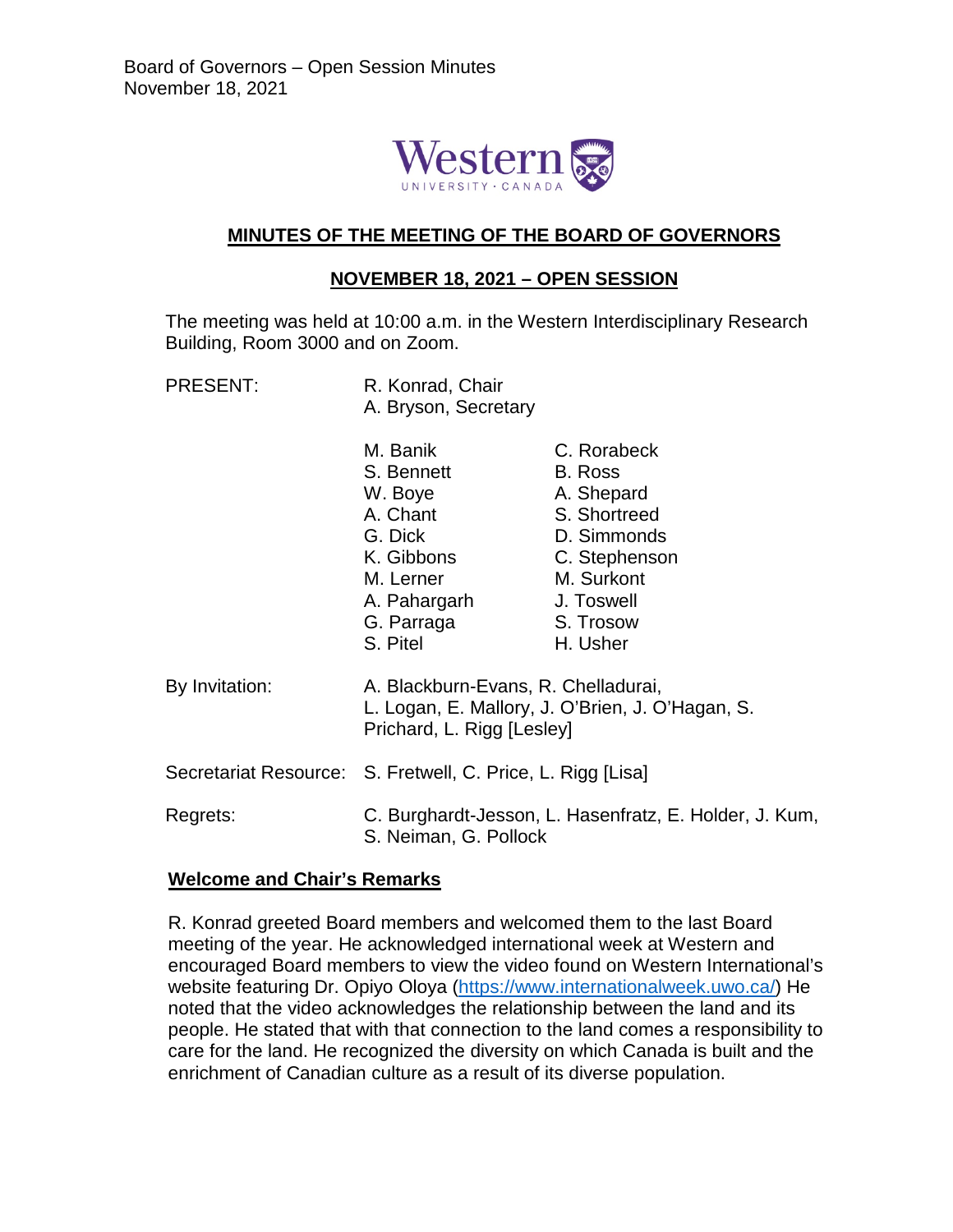#### **Land Acknowledgement**

H. Usher offered a Land Acknowledgement.

### BG.21-185 **Adoption of Agenda – Open Session**

It was moved by K. Gibbons, seconded by A. Chant,

That the agenda for the Open Session be approved as circulated.

CARRIED

# BG.21-186 **Approval of the Open Session Minutes of the Meeting of September 21, 2021**

It was moved by G. Dick, seconded by G. Parraga,

That the open session minutes of the meeting of September 21, 2021 be approved as circulated.

#### CARRIED

### BG.21-187 **Business Arising from the Minutes**

There were no items noted as business arising from the September 21, 2021 minutes.

### BG.21-188 **REPORT OF THE PRESIDENT**

In addition to the written report of the President that was distributed with the agenda, the President commented on the following:

- The President thanked the Western community for their response to the COVID-19 pandemic, citing the high vaccination rate on campus as an achievement that has supported the health of both the campus and the broader London community
- The University is focusing on communicating its stories and achievements more broadly outside of campus including
	- o Highlighting the achievements of Sir Frederick Banting at Western along with a recent campaign on the importance of insulin in partnership with LHSC and SJHC in London
	- o The new Schulich MD program offering a modular program design
	- o The updates made to TD Stadium that support both Western and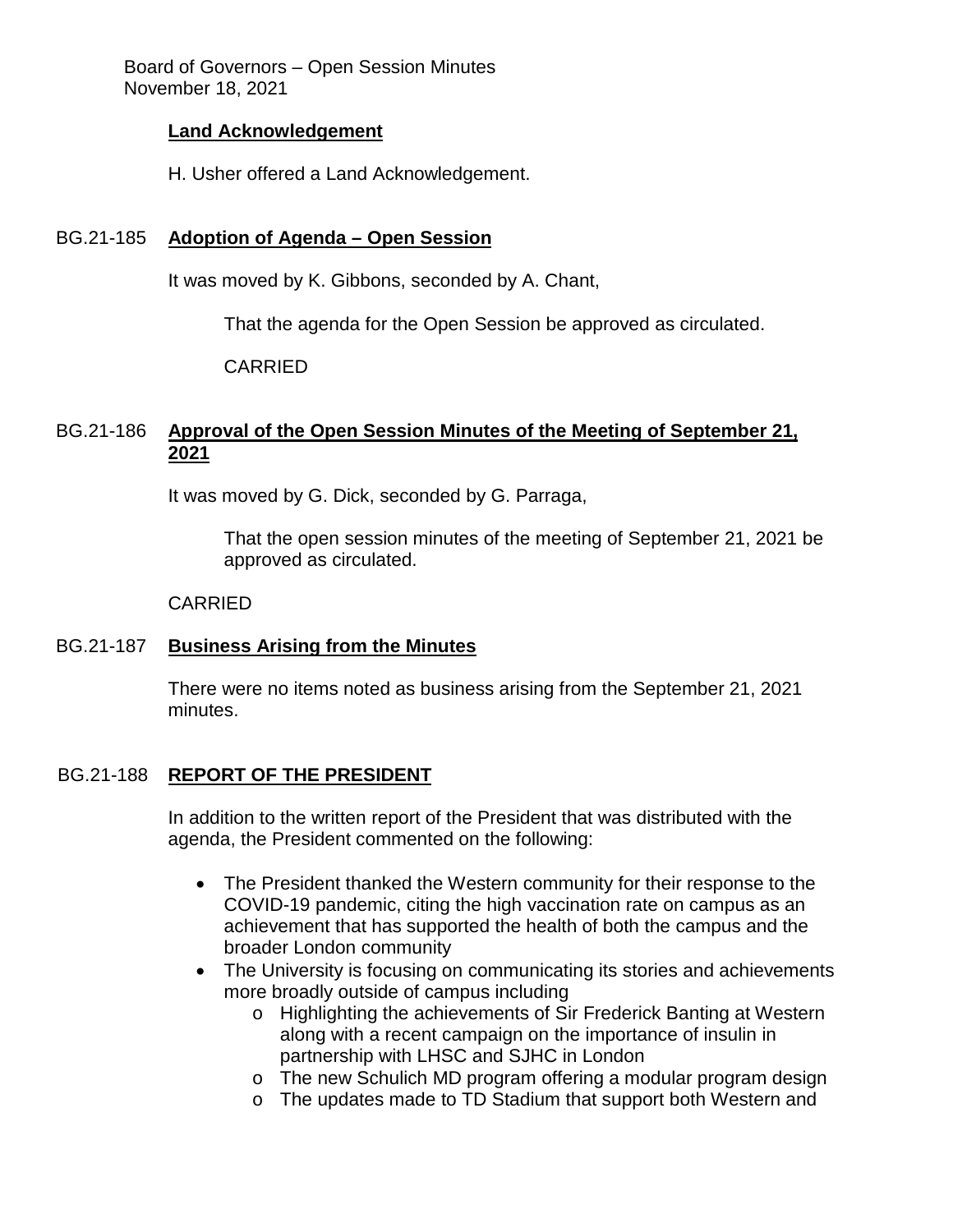the London community

- o The research leading to devices to address leaky heart valves that was recently published in the local paper
- The University has published a number of articles recently citing Western's achievements in sustainability [\(https://news.westernu.ca/2021/11/responsible-investing-contributes-to](https://news.westernu.ca/2021/11/responsible-investing-contributes-to-significant-carbon-footprint-reduction/)[significant-carbon-footprint-reduction/\)](https://news.westernu.ca/2021/11/responsible-investing-contributes-to-significant-carbon-footprint-reduction/)
- The strategic plan roll out is proceeding well with the President engaging with business units and Faculties across the University
- The University has announced the first round of funding for the \$20M that was listed in the last budget and has received more than 30 applications to date
- An action committee led by both Faculty and Staff is meeting regularly to review the incidents that occurred in September regarding gender-based sexual violence. The University will also be undertaking an independent review in conjunction with the work of the action committee
- The President met with other U15 Presidents recently to discuss federal grant competitions

The President concluded his report by highlighting the increase in funding to university research, noting a 13% increase in overall funding compared to previous years.

During the discussion the following was noted:

- It was encouraged that the University post a link publicly that outlines who has been appointed to the task force on gender-based sexual violence
- The University is honoring signed medical exemptions to vaccination for individuals attending campus along with human rights based exemptions on a case by case basis reviewed by the University's Occupational Health unit
- Medical exceptions are only given to people who have had a severe allergic reaction to the vaccine on a first dose or people who have had peri/myocarditis recently or related to a first dose of a vaccine
- There are a small minority of individuals who are refusing to state their vaccination status and are on various forms of temporary suspension as a result, until they adhere to the policy
- The Affiliated University Colleges know they aren't included in the carbon footprint analysis of investments as they each manage their own investments
- The University will be publishing a report in the first quarter of 2022 regarding sustainability investments
- Regarding the Scarborough Charter, the Affiliates are separate legal entities and will sign independently of main campus. Huron University College has stated that they will sign the Charter, but no information has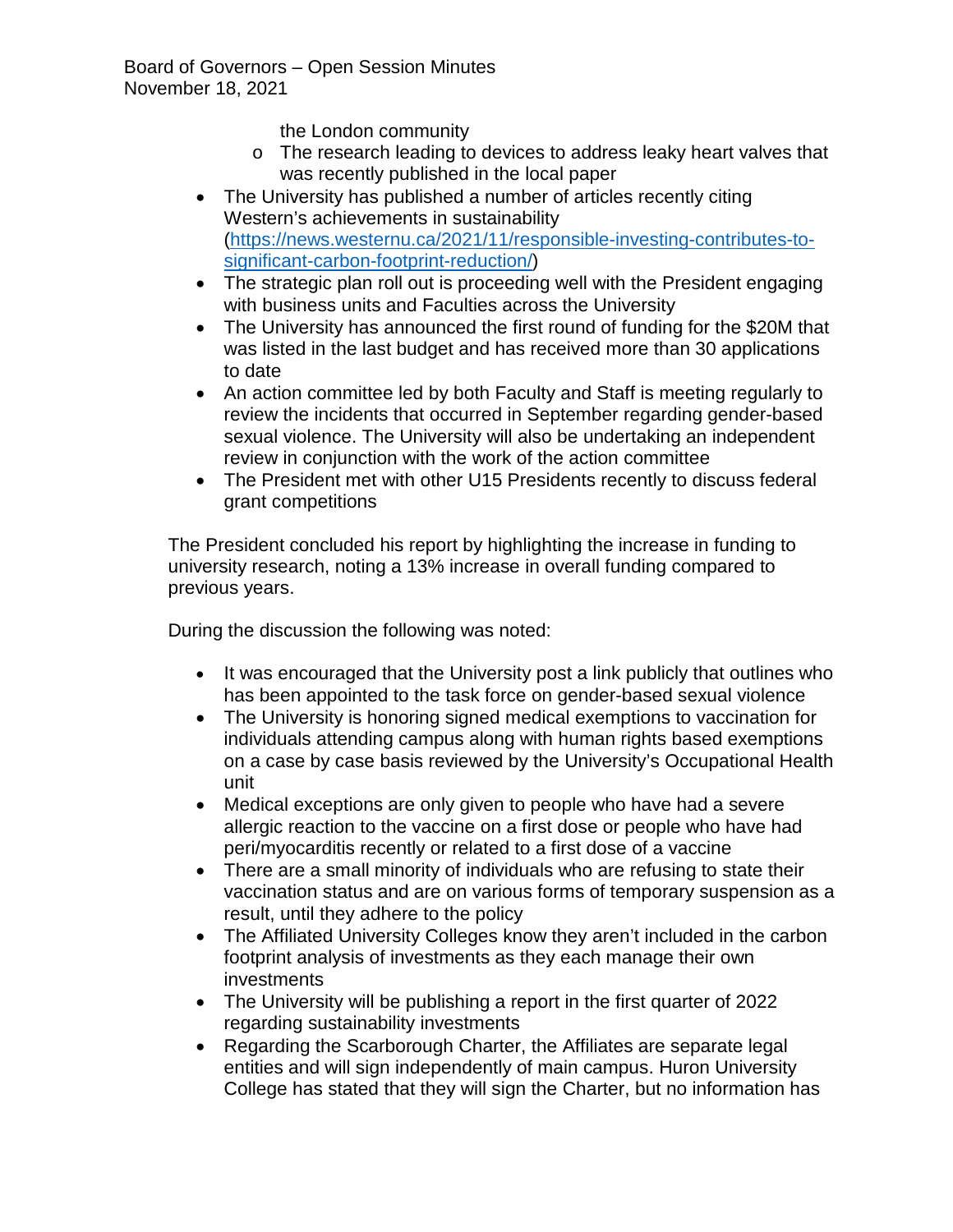been provided from the other Affiliates

• Regarding the research funding of \$10M dollars there was a request to publicly communicate who would be adjudicating the research proposals and a request to offer the opportunity to apply through the Faculty Dean or an alternate route if preferred for the next round of proposals

# **AGENDA**

# **ITEMS REFERRED BY THE SENIOR POLICY AND OPERATIONS COMMITTEE**

# BG.21-189 **Scarborough Charter**

A. Shepard discussed the Scarborough Charter. He reported that more than forty institutions out of ninety-seven have acknowledged their intention to sign the charter which happens formally today at 3 p.m.

During the discussion the following was noted:

- The University has reviewed the Charter at a high level and interprets the document as an aspirational document and not a legal contract
- There are details listed within the document that an individual or organization could potentially pressure the University to adhere to once the document is signed, however the aspirations listed within the document at a macro level are in alignment with goals that the University is already attempting to achieve

# **ITEMS REFERRED BY THE GOVERNANCE AND BY-LAWS COMMITTEE**

# BG.21-190 **Revisions to Special Resolution No. 3**

A. Bryson presented the revisions to Special Resolution No. 3 for approval.

It was moved by H. Usher, seconded by A. Chant,

That the Board approve the revisions to Special Resolution No. 3, Banking, as presented in ITEM 4.3(a).

CARRIED

# BG.21-191 **Changing Name of Special Resolutions**

A. Bryson presented the proposed renaming of special resolutions for approval. She noted that the characterization of the items listed as special resolutions did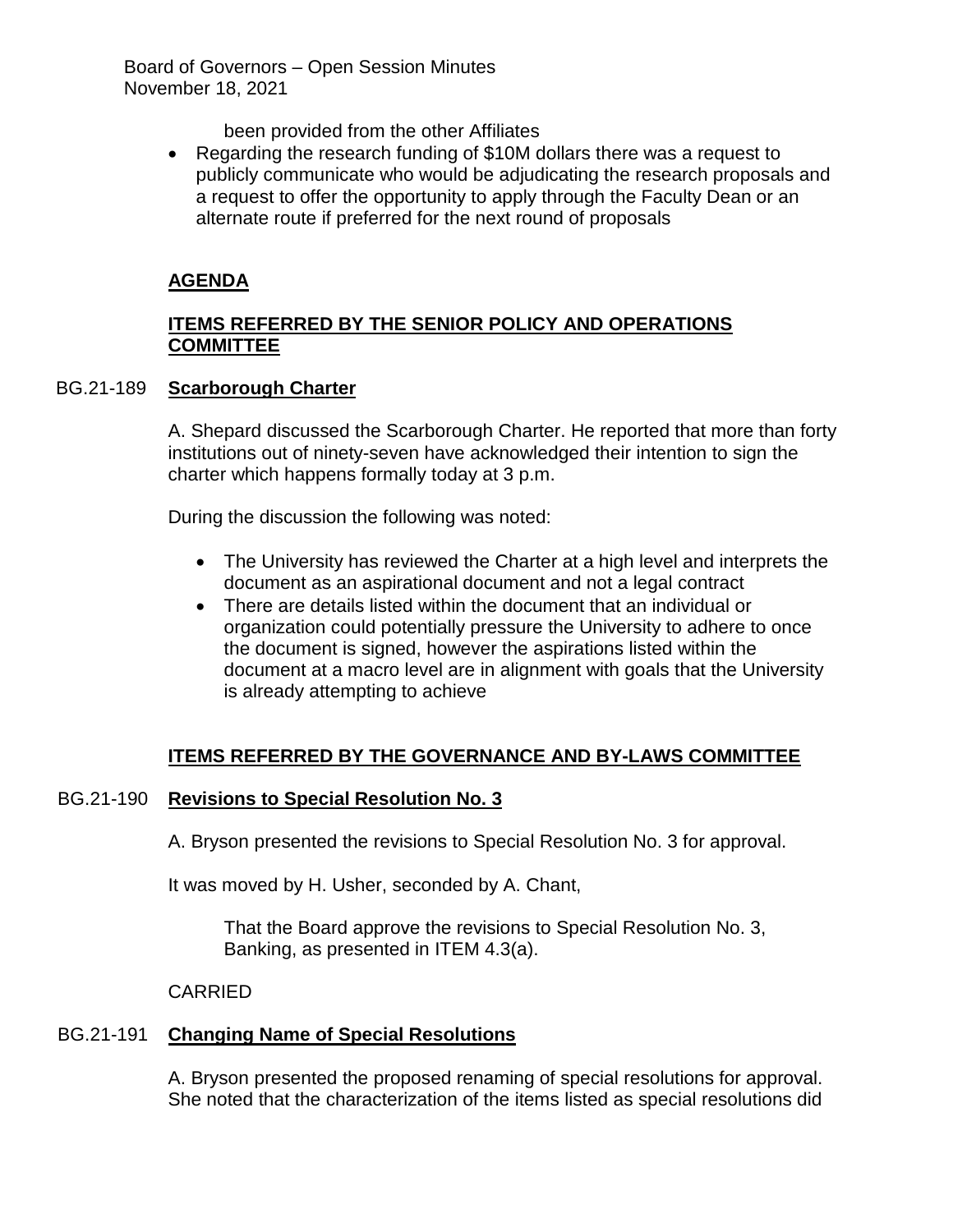> not require a higher majority vote. She reported that changing the names of the items would clarify and categorize items appropriately.

It was moved by S. Shortreed, seconded by G. Dick,

That the Board of Governors approve that the documents called "Special Resolutions" be renamed as presented in ITEM 4.3(b).

CARRIED

#### BG.21-192 **Revisions to Board Rules of Procedure at Meetings**

A. Bryson presented the revisions to Board Rules of Procedure at Meetings for approval.

It was moved by M. Banik, seconded by H. Usher,

That the Board of Governors Rules of Procedure at Meetings be revised as presented in ITEM 4.3(c).

CARRIED

#### BG.21-193 **UNANIMOUS CONSENT AGENDA**

It was moved by A. Chant, seconded by K. Gibbons,

That the items listed in the Unanimous Consent Agenda be approved or received for information.

#### CARRIED

### **ITEMS FROM THE PROPERTY AND FINANCE COMMITTEE**

#### BG.21-194 **New Scholarships, Awards, and Prizes**

The new scholarships, awards, and prizes approved by the Property and Finance Committee, on behalf of the Board of Governors, were provided for information in Item 5.1(a).

#### BG.21-195 **Semi-Annual Ratio Report on Non-Endowed Funds**

The Semi-Annual Ratio Report on Non-Endowed Funds was provided for information in Item 5.1(b).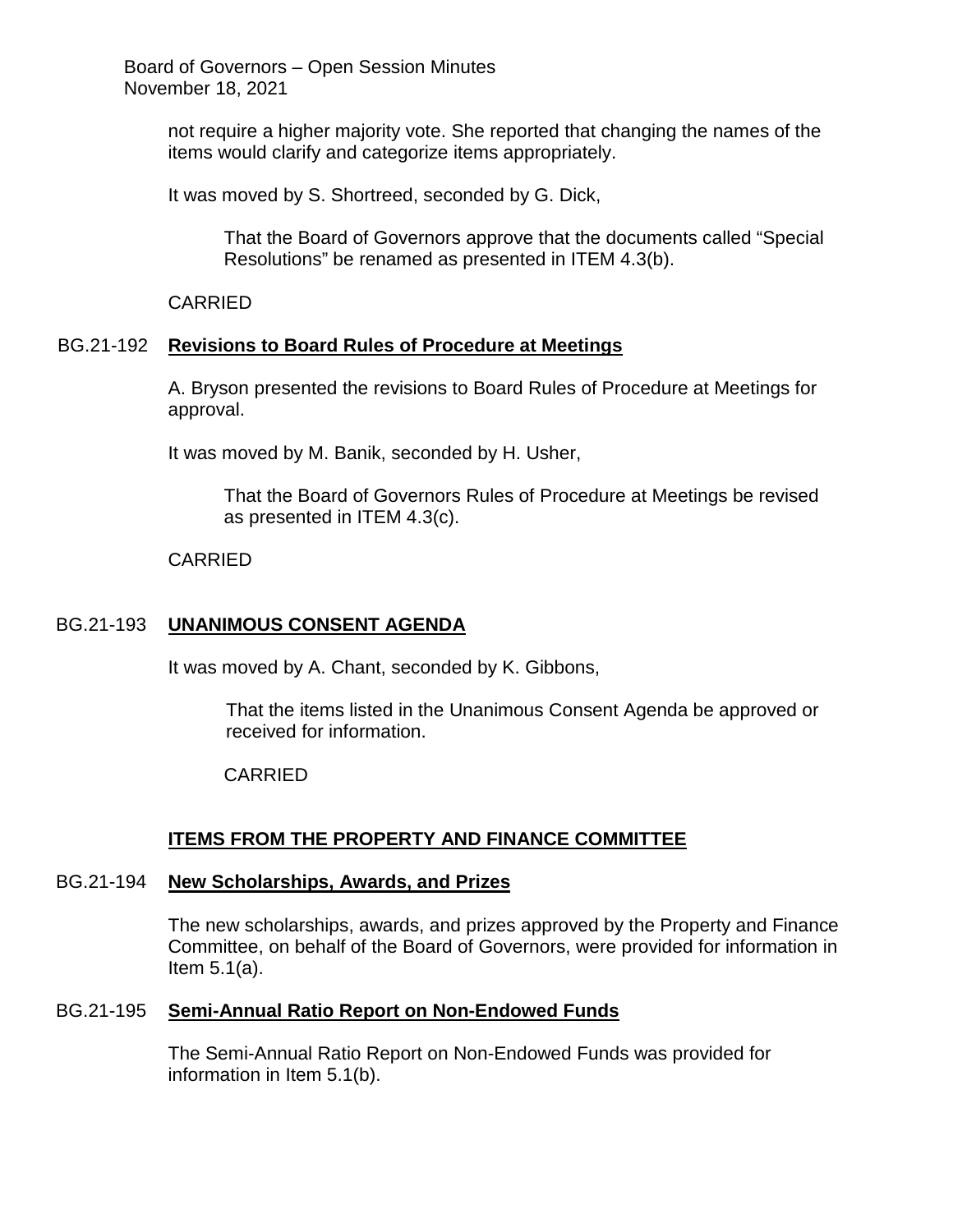#### BG.21.196 **Annual Report on Underwater Endowments**

The Annual Report on Underwater Endowments was provided for information in Item 5.1(c).

### **ITEMS FROM THE SENIOR POLICY AND OPERATIONS COMMITTEE**

#### BG.21-197 **City of London Extension of Term of M. Lerner to June 30, 2022**

The City of London extension of the terms of M. Lerner was reported to the Board for information in Item 5.2(a).

#### BG.21-198 **McIntosh Gallery Committee Appointments**

Vacancies filled on the McIntosh Gallery Committee by the Senior Policy and Operations Committee were reported for information in Item 5.2(b).

# BG.21-199 **Reappointment of Erika Chamberlain as the Dean of Law**

The reappointment of E. Chamberlain as the Dean of law was provided for information in Item 5.2(c).

### **ITEMS FROM THE GOVERNANCE AND BY-LAWS COMMITTEE**

### BG.21-200 **Board Election Schedule 2022**

The Board Election Schedule for Spring 2022 was provided for information in Item 5.3(a).

### **ITEM REFERRED BY SENATE**

### BG.21-201 **Academic Administrative Appointments (September)**

The academic administrative appointments for October 2021 were provided for information in Item 5.4(a).

### BG.21-202 **Report of the COU Academic Colleague**

The report of the COU Academic Colleague for November 2021 was provided for information in Item 5.4(b).

# BG.21-203 **Institutional Quality Assurance Report**

The Institutional Quality Assurance Report was provided for information in Item